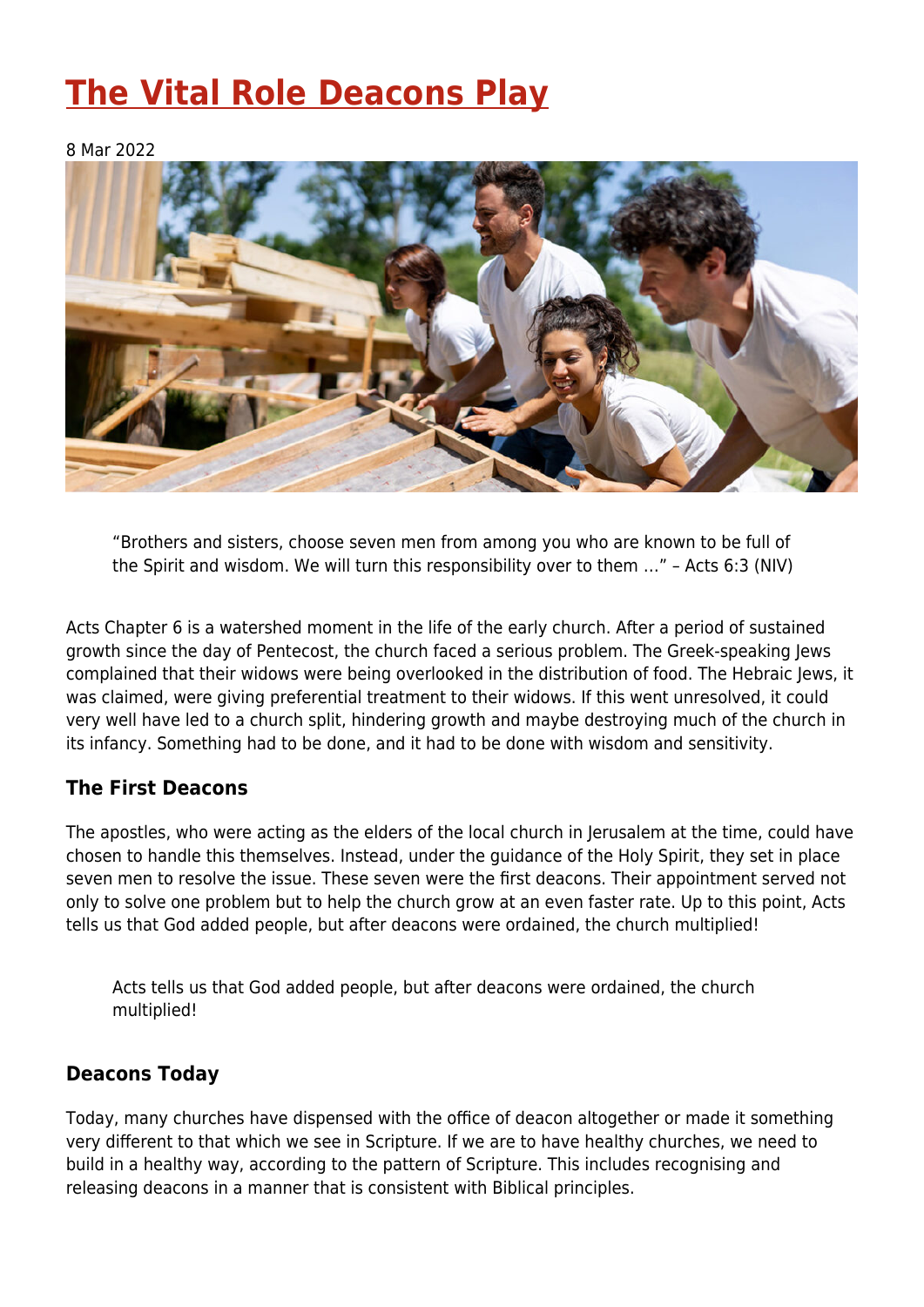The word deacon (Greek diakonos) means 'servant' or 'one who executes the command of another'. For this reason, in many churches, deacons are simply those who serve well; maybe they look after the building or hand out Bibles. This fails to do justice to the vital role of deacons in the life of the church. Simply serving is the duty of all believers; after all, we are referred to in Scripture as slaves (Greek doulos). Just because somebody serves well does not mean they should be a deacon.

On the other hand, in some churches, deacon boards have the authority to 'hire and fire' the pastor and make governmental decisions. Whilst this practice recognises the importance of the office, it fails to recognise the proper role of elders and places the role of deacon higher than it should be.

Simply serving is the duty of all believers … Just because somebody serves well does not mean they should be a deacon.

## **What Scripture Says About Deacons**

- They are men and women who should be **filled with the Holy Spirit and wisdom** (Acts 6:3).
- They were **delegated an area of responsibility** by the apostles (elders). The apostles did not abdicate their authority nor duplicate the work. They assigned authority to those who could then exercise such authority within the sphere they were assigned. Remember, deacons are those who 'execute the command of another'. This freed the apostles to continue leading the church forward.
- The deacons were trusted not just with a simple task of handing out food parcels but of **resolving a dispute** that could have severely damaged the church. They were **trusted by the apostles with significant tasks** "We will turn this responsibility over to them".
- These were **men of great faith and great capacity**. Stephen preached powerfully and was martyred, while Philip brought revival to Samaria and performed amazing signs and wonders. They were certainly not confined to simple, practical duties. Within our field of churches, we are privileged to have many deacons who can truly be described as "full of wisdom and the Holy Spirit". They set an example to all the believers in the way they love God and people, the way they worship, and the way they exercise their spiritual gifts.
- Once revival had come to Samaria through Philip, the apostles went 0n to establish healthy churches (Acts 8). There was a recognition of governmental authority not carried by a deacon. Again, even in the Four12 field, we have seen **deacons start outreach groups that have become congregations**.

"Deacons likewise must be dignified, not double-tongued, not addicted to much wine, not greedy for dishonest gain. They must hold the mystery of the faith with a clear conscience. And let them also be tested first; then let them serve as deacons if they prove themselves blameless. Their wives likewise must be dignified, not slanderers, but sober-minded, faithful in all things. Let deacons each be the husband of one wife, managing their children and their own households well. For those who serve well as deacons gain a good standing for themselves and also great confidence in the faith that is in Christ Jesus "– 1 Timothy 3:8-13 (ESV)

Later, Paul gave instructions for the qualifications of deacons (1 Timothy 3:8-13). They are almost identical to those of elder, with the exception of being able to teach (setting doctrine is a governmental responsibility carried by elders in partnership with apostles). In other words, those who fulfil the role of deacon must be those who **set an example for other believers in character and conduct**.